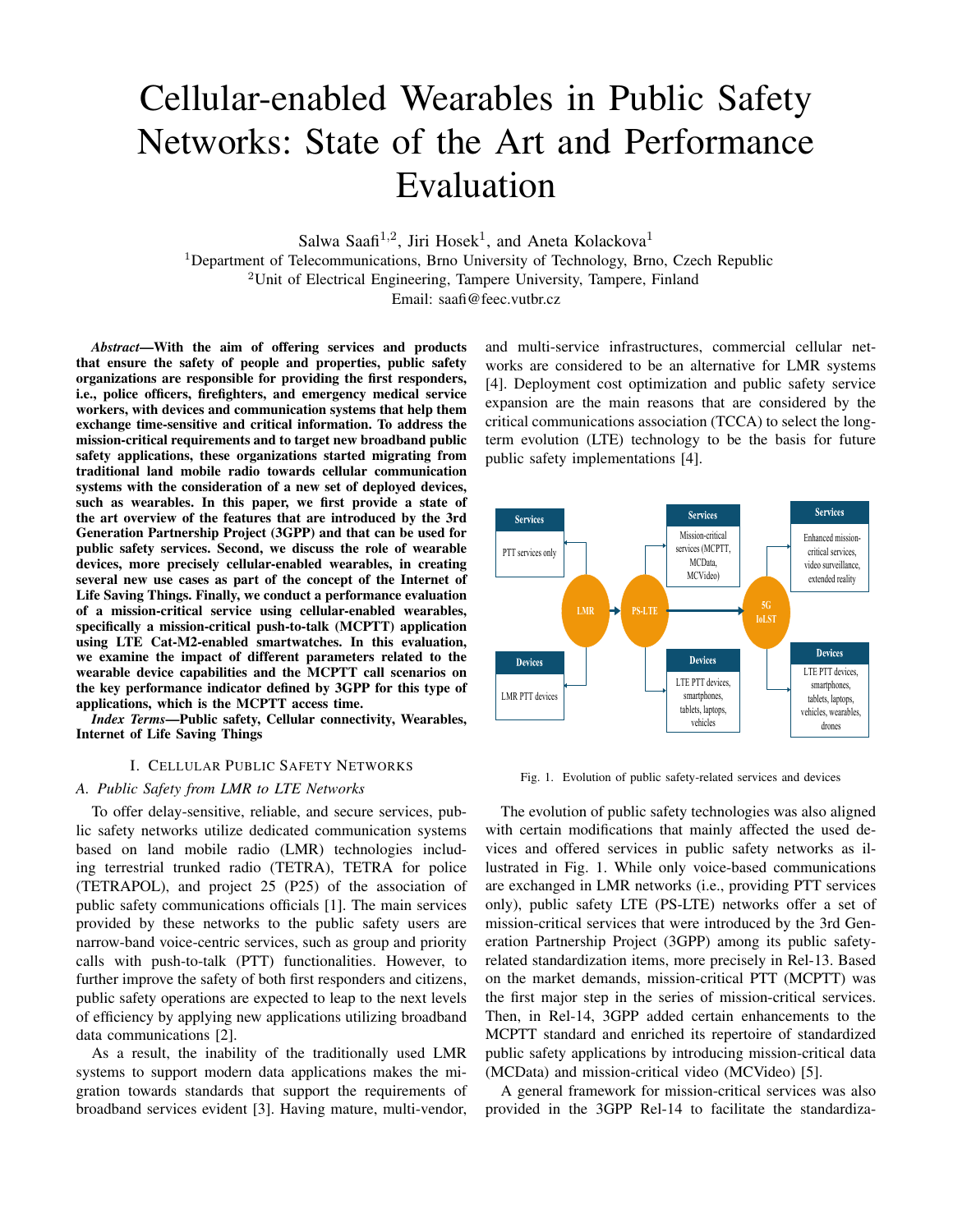tion of additional services in the upcoming releases. This framework included a common architecture for the support of these services with the definition of two different planes and two functional modes [6]. Concerning the defined planes, the introduced architecture enables an application plane and signalling control plane split for the provisioning of the offered services. Based on the existence of a mission-critical server in the network, two functional modes were fixed in the related 3GPP technical specifications; on-network and off-network modes. In on-network mode, the communications are based on a client/server setup, where the client/server communication is established via the LTE core-network. However, in offnetwork mode, the communications are only supported by user equipment (UE) devices in a peer-to-peer setup [6]. Fig. 2 shows the difference between the two modes.



Fig. 2. On-network and off-network functional modes in mission-critical service architecture

## *B. 5G for Public Safety*

The adoption of cellular connectivity solutions in public safety networks implies adapting these networks with the new technologies and features introduced in each of the 3GPP releases. Addressing new verticals and markets including industrial solutions and mission-critical communications, 5G technology is introducing several features that target different requirements and use cases. Among the introduced features, certain functionalities can be deployed in public safety networks to further extend the offered services and deployed devices [4].

With the support of very large number of devices that can communicate with each other, exchange data, and be involved in automated processes, 5G networks are helping address the evolution of the Internet of Things (IoT). Hence, in 5G networks, IoT devices are expected to form significant sources of information for the public safety community [7]. By processing this information and integrating it into the public safety operations, first responders can be more proactive

and their tasks can be moved from the investigation to the prevention of accidents and crimes [4].

On top of the mission-critical service enhancements in 3GPP Rel-15 and beyond, 5G networks are expected to support network-based localization with an accuracy of less than 1 m [8]. This boost in the localization accuracy, in comparison with the LMR and LTE technologies, helps provide a reliable and fast emergency response in public safety networks [7]. Therefore, the 3GPP 5G-related content is outlined to include various features and functionalities that can improve the services offered by public safety networks. However, these benefits are dependant on the implementation choices made by the equipment providers [4]. More precisely, public safety bodies have the options to deploy LTE/LMR, LTE-only, or 5G networks based on the user needs and the business strategies.

### *C. Summary of Cellular Public Safety-related Features*

From the implementation point of view, the migration from LMR to PS-LTE solutions for public safety requires the introduction of certain features on top of the LTE standard to match the public safety requirements. Thus, 3GPP started performing additional standardization efforts from its release Rel-12 [4]. However, the new functionalities are constantly evolving through the 3GPP releases to further enhance the public safety services. Fig. 3 depicts the set of features that are considered by 3GPP and that can be deployed in cellular public safety networks.



Fig. 3. Examples of public safety-related features in cellular networks

The proximity services (ProSe) were among the standardization items defined in 3GPP Rel-12 to present the architecture and radio interface for direct device-to-device (D2D) communications in LTE networks [4]. The new D2D interface is known as sidelink and it was introduced as part of the support of public safety ProSe by LTE networks. As proved by several research works dealing with this feature, deploying D2D communications in cellular networks, including for public safety applications, takes advantage of three gains (i.e., proximity, hop, and reuse) [9]. Each type of these gains holds the promises of improving certain network performance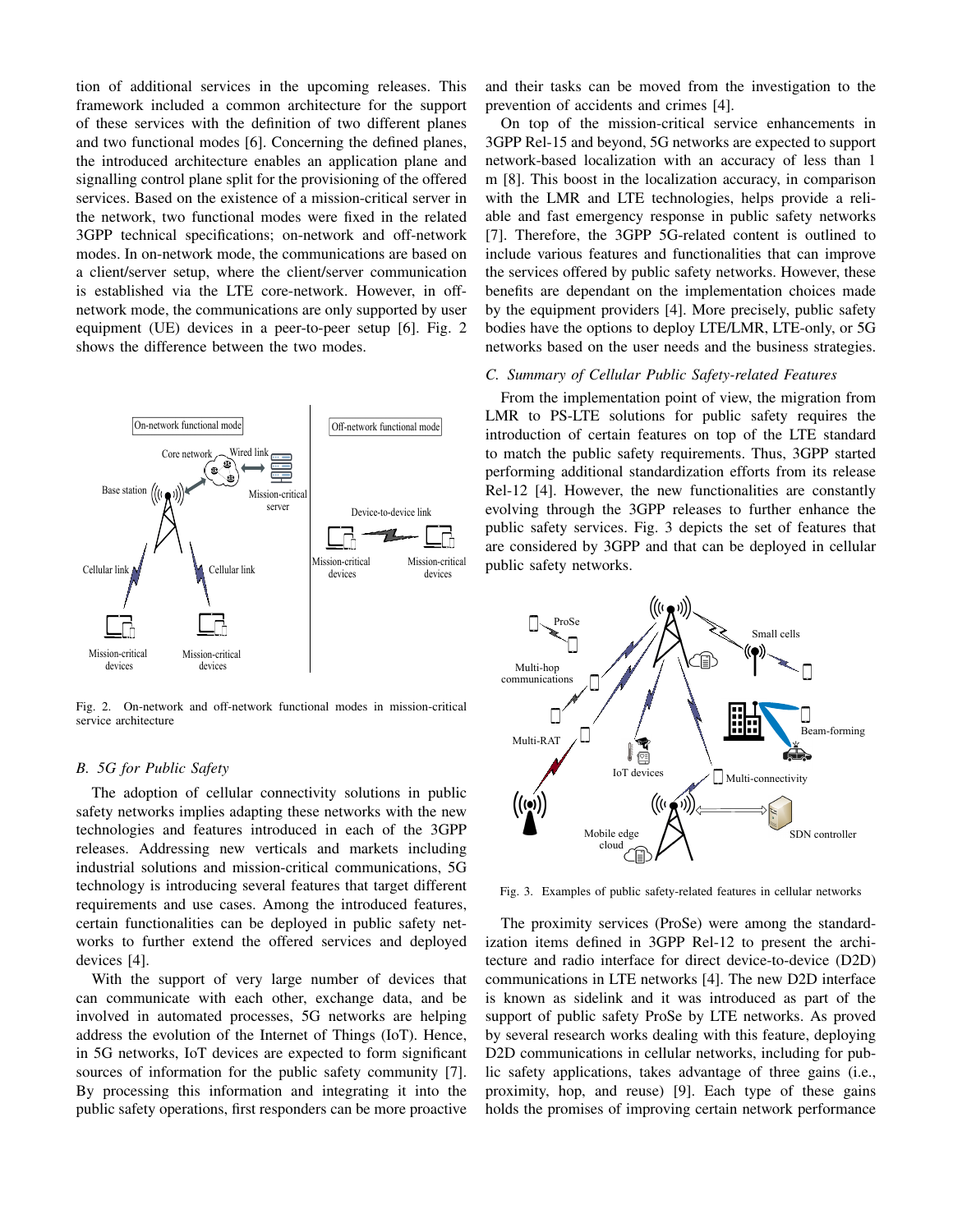indicators. In summary, D2D communications may allow for high bit rates, low delays, high reliability, and low power consumption. On top of these gains, establishing direct links between devices in out-of-coverage scenarios helps provide the first responders with the needed communications especially in dangerous situations [10].

Public safety service reliability can be achieved not only using multi-hop communications but also through the flexible use of radio resources provided by the multi-connectivity and multi-radio access technologies (multi-RAT). Mobileedge computing and software-defined networks (SDN) are among the features that can be deployed in cellular networks for improving the latency and security of the public safety services [10]. Furthermore, cellular networks, more precisely 5G networks, offer novel capabilities for managing a portfolio of various use cases with varying priorities such as network function virtualization and network slicing [4]. For instance, in the case of big events or major accidents, the traffic prioritization mechanisms can allow, in the first place, the necessary network capacity and performance for first responders and for other people around them who want to communicate in the second place [10]. As mentioned in Section I-B, IoT device adoption among the public safety community will enable various use cases like communication center alerting, accident video investigation, connected and automated cars. Among these new examples, certain applications are requiring very high data rates that can be achieved by the exploitation of techniques like beam-forming and small cells in 5G-enabled public safety networks [4].

# II. WEARABLES IN CELLULAR PUBLIC SAFETY **NETWORKS**

With the evolution of public safety technologies and services, there is an increasing number of devices that are being deployed in these networks. Such a variety is shown in Fig. 1, where after having only PTT dedicated devices in LMR networks, safety, security, and health-care professionals are using cellular-connected mission-critical devices, smartphones, laptops, tablets, as well as vehicles in PS-LTE networks. However, the main capability of the PS-LTE networks is enabling the connection of the above-cited devices to the Internet [11]. With the aim of extending this capability, new devices are being deployed in a new ecosystem of public safety communications, known as Internet of Life Saving Things (IoLST).

Similar to the general definition of the IoT, the IoLST is a network of devices that collect data and use various communication technologies to share it in real time. However, its purpose is specific and consists in improving public safety responses to emergencies [11]. The IoLST represents an extension of the LMR and PS-LTE capabilities, which are mostly targeting the connection of computing devices to the Internet. In detail, IoLST solutions extend the public safety use cases into new types of applications including, but not limited to, real-time video using body-worn cameras, traffic system control with sensor-equipped vehicles, temperature and gas exposure measurement based on smart helmets, healthcare and vital sign monitoring of first responders, and drone surveillance systems [12]. These IoLST use cases involve a variety of devices among which wearables are gaining the attention of the public safety community.

## *A. Wearables in the IoLST Ecosystem*

One characteristic of public safety workforce is the mobility. Public safety personnel across law enforcement, fire, and emergency medical services (EMS) primarily operate in the field and deal with dangerous situations outside of their response vehicles. Therefore, relying on laptop computers is no longer an alternative for the first responders to stay connected. Hands-free operation is another peculiarity of public safety services, where the personnel is generally equipped with protective gloves that make it difficult for them to hold the smartphones or the tablets. Regarding these challenges, the IoLST ecosystem deploys wearable devices to make use of their form factor and their capability to encompass advanced sensors with the final aim of offering unique capabilities for the highly mobile, and in many cases autonomous, workforce and marking an important shift in the daily operation of the public safety personnel [11].



Fig. 4. Examples of wearable device-enabled services in the IoLST

Admittedly, wearable technology can deliver reliable infield communications, enhanced situational awareness, and improved first responder safety by complementing the other cellular-connected devices and ensuring that the users stay closely connected to the data they need [13]. In Fig. 4, we illustrate examples of wearable devices and applications deployed within the framework of the IoLST for public safety. For instance, EMS workers can use body-worn cameras to send real-time videos about patients from ambulances and outdoor locations to indoor experts and professional doctors. Furthermore, outfitting the first responders with smartwatches enables the instant transmission of potentially lifesaving communications in a large-scale emergency response. These wearables can send real-time location, monitor alerts, and check the availability of required resources [13]. On top of these benefits,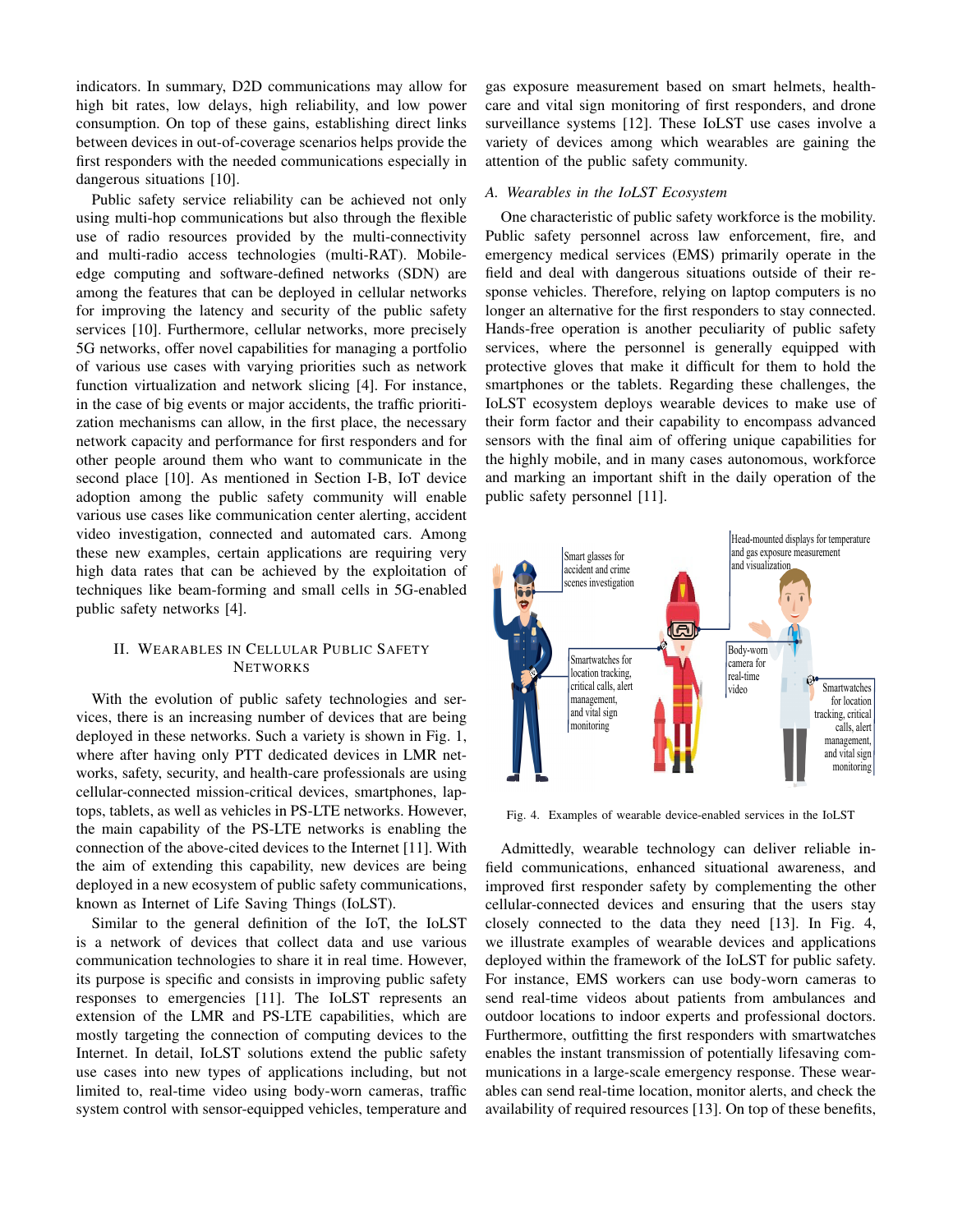the introduction of low power wide area (LPWA) technologies in recent mobile networks (i.e., LTE-M and NB-IoT) can be considered as a motivation to provide wearable-based services, including public safety-related applications, at a lower cost, a better coverage, and lower power consumption [11].

#### *B. Cellular-enabled Wearables*

LPWA-enabled wearables are not the only standalone wearable devices that can use the cellular connectivity. Wearable devices and applications are among the verticals targeted by the 5G technology. With cloud native technologies being central parts of the 5G core architecture, the network will provide wearable devices with the needed storage capacity and processing power [14]. Hence, 5G-enabled wearables will be able to host more sensors, collect more data, and be involved in new sets of applications including public safety. Another fact that can motivate the public safety agencies and bodies to integrate 5G-enabled wearables in their networks is that 5G can be an all-inclusive communication platform for the delivery of low-end, mid-end, and high-end requirements of wearable applications [15]. More precisely, we identify three main facts that support this consideration, namely (i) the confirmation that NB-IoT and LTE-M fulfill, in the 3GPP study on "self-evaluation towards IMT-2020 submission", the IMT-2020 requirements for mMTC and can be certified as 5G technologies [16], (ii) the introduction of the NR RedCap technology for reduced-capability new radio devices and midend application requirements [16], and (iii) the dedication of several study items related to the 3GPP Rel-17 for the support of extended reality over 5G [17].

As depicted in Fig. 4, smart helmets, body-worn cameras, and vital sign (i.e., glucose, blood pressure, and heart rate) monitors are examples of wearable devices that can be involved in public safety applications. Other examples can include smart gloves and exoskeletons for supporting manual tasks. However, watch-type wearable devices are expected to be a game changer for public safety communications [18]. The ability to acknowledge the reception of messages, such as alerts and localization information, while keeping the hands free allows the first responders to perform their tasks with the addition of being safer and more responsive [18]. Several cellular LPWA-enabled smartwatches are currently available in the wearable market which make it possible for the public safety community to make use of both wearable technology and cellular connectivity.

## III. PERFORMANCE EVALUATION OF AN MCPTT SERVICE USING CELLULAR-ENABLED WEARABLES

In this section, we investigate the performance of a wearable-based mission-critical application, more precisely an off-network MCPTT service using cellular-enabled smartwatches. The deployed smartwatches belong to one of the LTE-M device categories (LTE Cat-M1 and LTE Cat-M2), specifically LTE Cat-M2. In the following subsections, we refer to the LTE Cat-M2-enabled smartwatch as UE. Furthermore, we use network simulator 3 (ns-3) for the performance

evaluation of the MCPTT scenarios. Specifically, this evaluation is performed based on the LTE/EPC network simulator (LENA) module updated with the scenarios and models that are specific to public safety communications. Such updates are supported by the research community and were first published in [19].

On top of the D2D communication support in ns-3, we extended LENA module by the features needed for the simulation of public safety scenarios and wearable devices. In detail, we consider scenarios in which the cellular network is deployed in the 700 MHz frequency band. In terms of wearable device modeling, an empirical off-body propagation loss model is implemented to better capture the signal propagation between wearable devices [20]. We also updated the ns-3 adaptive modulation and coding model with the reduced base-band capabilities that are provided by the 3GPP physical layer specifications [21].

#### *A. Scenarios and Parameters*

In general, MCPTT services support three categories of calls, namely private calls, general group calls, and broadcast group calls [22]. A private call is established between two MCPTT applications for two users to communicate. A general, or basic, group call is a call where a group of users that are associated with a particular group ID contend to talk. The third type of MCPTT calls is the broadcast group call which has the particularity of having one call initiator that is allowed to speak. In this paper, our main scenario is off-network basic group call with out-of-coverage UEs.

TABLE I PERFORMANCE EVALUATION PARAMETERS

| Wearable device-related parameters          | Value               |
|---------------------------------------------|---------------------|
|                                             | Bandwidth-reduced   |
| UE type                                     | low-complexity UE   |
| Max. bandwidth                              | 5 MHz               |
| Max. modulation order                       | 16-OAM              |
| Max. transport block size                   | 4008 bytes          |
| UE transmission mode                        | 1 (1 TX/RX antenna) |
| UE TX power                                 | 20dBm               |
| UE noise figure                             | 9 dB                |
| UE antenna height                           | $1.5 \text{ m}$     |
| <b>D2D-related parameters</b>               | Value               |
| Sidelink transmission mode                  | Mode-2 (Autonomous) |
| PSCCH period                                | $\overline{40}$ ms  |
| <b>PSCCH</b> length                         | 8                   |
| $\overline{\text{MCS}}$                     | 10                  |
| Number of PRBs                              | 5                   |
| kTRP                                        | 1                   |
| <b>MCPTT</b> application-related parameters | Value               |
| Message size                                | 60 Bytes            |
| Packet interval                             | $20 \text{ ms}$     |

In 3GPP specifications, the term bandwidth-reduced lowcomplexity (BL) is used to indicate the implementation of LTE-M device categories [21]. More precisely, the 3GPP TS 36.213 provides the recommendations for complexity reduction and base-band configuration of these devices. As part of these recommendations and as illustrated in Table I, the BL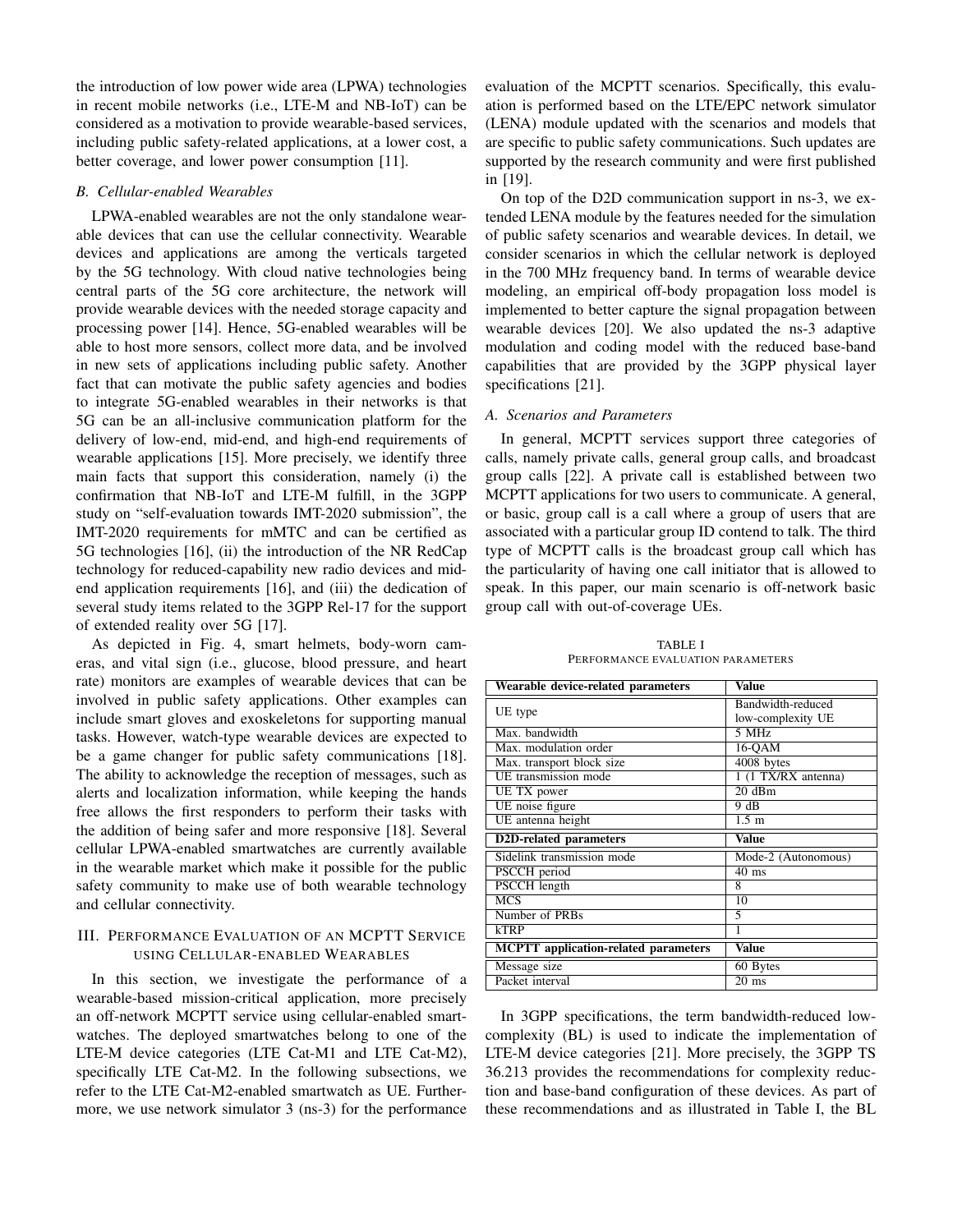TABLE II ACCESS TIME CALCULATION IN MCPTT BASIC GROUP CALL SCENARIOS

| The group call $n$<br>exists? | The UE A is already<br>in group call $n$ ? | The floor arbitrator of<br>group call $n$ exists? | Access time (AT) formula                                                              |
|-------------------------------|--------------------------------------------|---------------------------------------------------|---------------------------------------------------------------------------------------|
| No                            | N <sub>0</sub>                             | No                                                | $AT1 = TFG1$<br>(1)                                                                   |
| Yes                           | N <sub>0</sub>                             | N <sub>0</sub>                                    | $AT2 = T_{tx}("CallProbe") + T_{tx}("CallAnnouncement")$<br>$+TFG2 + C201 * T201$ (2) |
| Yes                           | Yes                                        | N <sub>0</sub>                                    | $AT3 = C201 * T201$<br>(3)                                                            |

UEs have a maximum bandwidth of 5 MHz, a maximum modulation order of 16-QAM, and one TX/RX antenna. Hence, the choice of these reduced-capability parameters allows us to better model the LTE Cat-M2-enabled smartwatches.

In connection with D2D communications and ProSe support, the main parameter is the sidelink transmission mode that defines the entity responsible for sidelink resource configuration. Two main modes have been defined for NR sidelink in 3GPP Rel-16; (i) network-controlled mode, also called transmission mode-1, in which the sidelink configuration is monitored and provided to the UEs by the BS, and (ii) autonomous mode, known as transmission mode-2, where UEs rely on sidelink pre-configurations stored in the devices [23]. While in-coverage UEs can operate in mode-1 or mode-2 as decided by the network, out-of-coverage UEs are restricted to using mode-2. As a result, we use the sidelink autonomous mode in our off-network basic group call scenario with outof-coverage UEs.

In transmission mode-2 and before a D2D communication takes place on the Physical Sidelink Shared Channel (PSSCH), a sidelink grant needs to be pre-configured. The Physical Sidelink Control Channel (PSCCH) period parameter defines the periodicity of this grant configuration performed by each UE. Within a PSCCH period, there are separate sub-frames and physical resource blocks for control (PSCCH) and for data (PSSCH). Therefore, the number of sub-frames dedicated to the control, i.e., PSCCH length, needs to be fixed as mentioned in Table I. At the application level, the MCPTT model we use in the evaluation assumes that 60 byte voice packets are generated every 20 ms. This means that the data rate demand for the voice communication is 24 kbits/s.

#### *B. Evaluation Results*

As part of the performance assessment, we provide the numerical results of the MCPTT access time. According to the 3GPP specifications, the "MCPTT access time is defined as the time between when an MCPTT user requests to speak and when this user gets a signal to start speaking" [22]. The determination of this key performance indicator depends on the different processes of initiating or joining the basic group calls. Table II illustrates three possible situations with the correspondent access time formulas. In these situations, we assume that UE A is affiliated to a group call with an identifier  $n$  and wants to communicate with the other members.

Several concepts and notions that are included in the access time calculation are related to the MCPTT control protocols. More precisely, two families of control protocols are defined by the 3GPP specifications for the MCPTT calls, namely the call control protocols [24] that are responsible for the initial setup of the calls and the floor control protocols [25] that provide the "floor" to a single member of the group to be allowed to talk at a time. This current speaker is called floor arbitrator since it handles the requests of the other floor participants and gives them permissions to talk. As part of these control protocols, certain timers and counters are included in the MCPTT calls, such as:

- $TFG1$ : "wait for call announcement" timer: is the time that a user should wait after sending a "Call Probe" message. By the expiry of this timer, the user decides about initiating or joining an existing group call.
- $TFG2$ : "call announcement" timer: is restarted every time a "Call Announcement" message is sent.
- $C201$ : "floor request retransmission" counter: defines the maximum number of "Floor Request" messages that a user can send.
- T201: "floor request retransmission" timer: is the time between sending two "Floor Request" messages.

The used timers and counters have default values that are defined by the 3GPP specifications. Therefore, the access time results, based on the Equations 1 and 3, have predictive values that do not allow the evaluation of the impact of several parameters on the access time values. Consequently, we focus on the second scenario depicted in Table II, more precisely on the access time values produced using Equation 2. In this formula,  $T_{tx}(X)$  represents the one-way transmission time of message  $X$ , which is defined as the duration from when the message  $X$  becomes available at the source UE to when it is successfully received by the destination UE.

The first parameters that we consider are related to the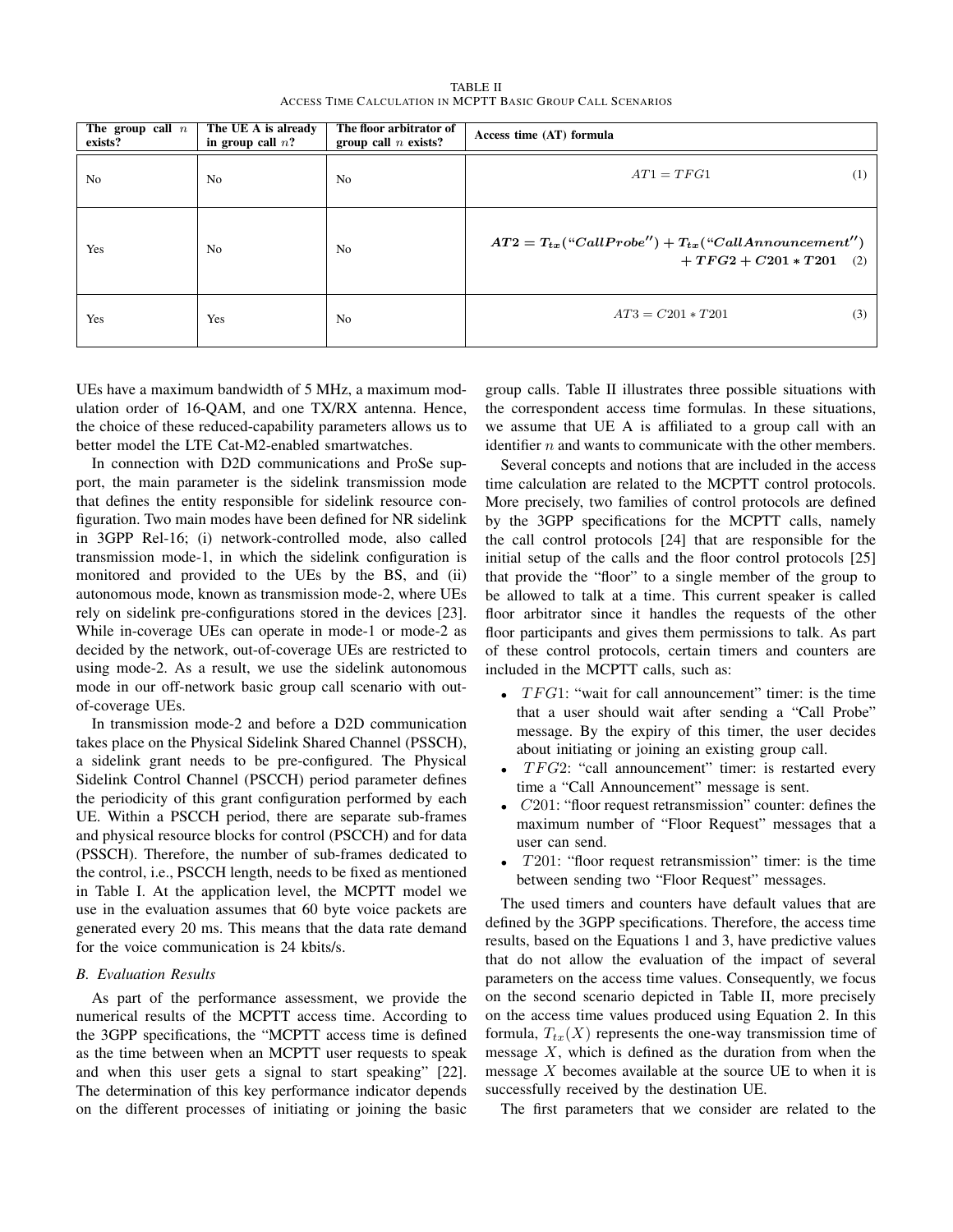wearable device capabilities. As shown in Table III, we provide the average access time to an MCPTT application established between two LTE Cat-1 smartphones versus two LTE Cat-M2 smartwatches. On top of the significant impact that can be resulted from the difference in the supported bandwidth, thus in the number of physical resource blocks (PRBs) that can be allocated for sidelink, the propagation model is another essential and challenging parameter especially when considering body communications and the peculiarities of signal propagation in wearable applications. However, the resulted gap in the access time performance can be compensated by the consideration of other MCPTT-related parameters.

TABLE III AVERAGE ACCESS TIME RESULTS IN TERMS OF DEVICE CAPABILITIES: LTE CAT-1 SMARTPHONES VS. LTE CAT-M2 SMARTWATCHES

| Main device capabilities                                                                                      | Average access time |
|---------------------------------------------------------------------------------------------------------------|---------------------|
| Device category: LTE Cat-1<br>Bandwidth: 10 MHz<br>TX power: 23 dBm<br>Free space path loss propagation model | $205$ ms            |
| Device category: LTE Cat-M2<br>Bandwidth: 5 MHz<br>TX power: 20 dBm<br>Off-body propagation model             | $230 \text{ ms}$    |

In terms of D2D-related parameters, we start with the impact of the PSCCH period and PSCCH length on the access time results. As illustrated in Fig. 5, longer PSCCH periods result in longer access time values. This can be justified by the fact that one important component of the access time formula provided in Equation 2 is the "floor request retransmission" timer which is equal to the PSCCH period according to the 3GPP default setting. The impact of the number of sub-frames dedicated to the control (PSCCH) is also depicted in Fig. 5. Preferring PSSCH over PSCCH transmissions (i.e., shorter PSCCH length) can provide shorter access time values, which is important in public safety services where even few milliseconds can make a difference in critical situations. In summary, to guarantee a short access time for critical MCPTT communications, short PSCCH periods with low PSCCH to PSSCH ratios are recommended. However, this recommendation can increase the probability of collisions due to the frequent scheduling messages exchange and the limited number of sub-frames dedicated to the control. Therefore, latency and reliability trade-off mechanisms should be considered for critical and reliable MCPTT group calls.

The second part of D2D-related parameters that we focus on is the sidelink grant scheduling method. In transmission mode-2, that we are using in this evaluation since the UEs are out-of-coverage, the MCPTT group call members are responsible for determining the modulation and coding scheme (MCS), the number of PRBs, and the number of transmission opportunities in each time resource pattern defined by the kTRP parameter. As depicted in Table I, we used a default scheduling in the previous access time results, where sidelink grant parameters are pre-fixed (i.e., fixed scheduling). Nevertheless, and as demonstrated in Fig. 6, the sidelink grant



Fig. 5. Average access time for joining an MCPTT group call in function of the PSCCH period and PSCCH length

scheduling can be performed following certain optimization goals, such as selecting a grant configuration that utilizes the minimum number of PRBs per transmission (i.e., Min. PRB scheduling) or that maximizes the communication range (i.e., Max. coverage scheduling). These optimized methods show a better performance in terms of access time values, which is necessary especially in the case of MCPTT group calls with an increasing number of members.



Fig. 6. Impact of sidelink resource scheduling methods on the average access time with an increasing number of MCPTT clients in a basic group call

#### IV. CONCLUSION

Enhancing current office-bound applications and enabling new services are the reasons behind the migration from traditional LMR to cellular systems for public safety. In this paper, we presented the main features that are introduced in the 3GPP specifications and that can motivate the public safety organizations to select the cellular connectivity as an alternative in their communication platforms. As part of the new applications that can be enabled in the cellular-based IoLST ecosystem, we focused on wearable services and we provided